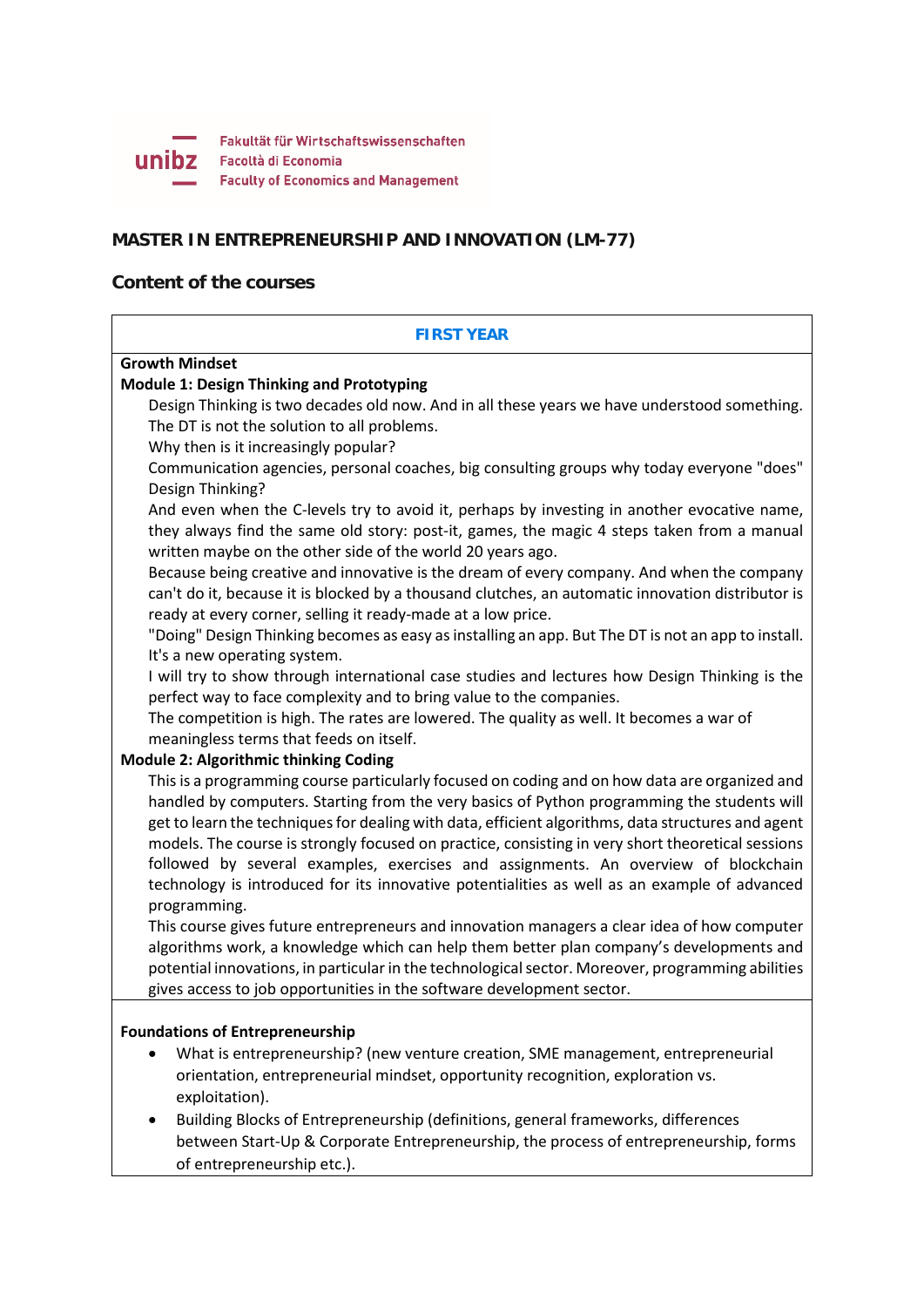- Entrepreneurial Strategy (e.g., personality of corporate entrepreneurs, motivations for entrepreneurial behavior, the intersection between strategy and entrepreneurship, elements and development of an entrepreneurial culture, market entry strategies, innovation strategies, internationalization strategies).
- Growth in business development [phase models of business development, rapid growth as critical development phase of young enterprises, growing pains, growth strategies of young enterprises (internal and external growth, scaling, duplicating and granulating as strategic options, change of strategic options in the growth process, strategic alliances].
- Entrepreneurial networking/networks
- Entrepreneurial teams
- Business ideas and business models

# **Economics for Management**

### **Module 1: Business Economics**

Basic principles of Business Economics: Industrial Organization and Competitive Strategy. In particular:

- Industrial organization: what, how, and why
- Market structure and market power
- Monopolistic price discrimination: lnear pricing; group pricing; nonlinear pricing
- Monopolistic pricing in digital markets
- Competition and differentiation: static games and Cournot competition; oligopolistic price competition and Hotelling competition; dynamic games and Stackelberg competition

### **Module 1: Innovation Economics**

- Introduction to economics of innovation: radical vs incremental innovation and incentives to innovate
- Research and development: policies
- Research and development: effects
- Introduction to history of innovation
- Complement products and network externalities
- Net neutrality
- Platform competition
- Nurturing innovation inventions, ideas and institutions
- Patents and patent policy
- **Standardization**
- Asymmetric information and financing innovation
- Diffusion of new technologies
- Innovation and market dynamics
- Artificial intelligence and innovation
- Innovation in the pharmaceutical sector

### **Statistical Methods for Business Analysis**

- Principles of statistical inference: confidence intervals and hypothesis tests
- Association and dependence
- Introduction to statistical learning
- Linear regression
- Logistic regression
- Model selection
- Classification and cluster analysis
- Statistical learning with R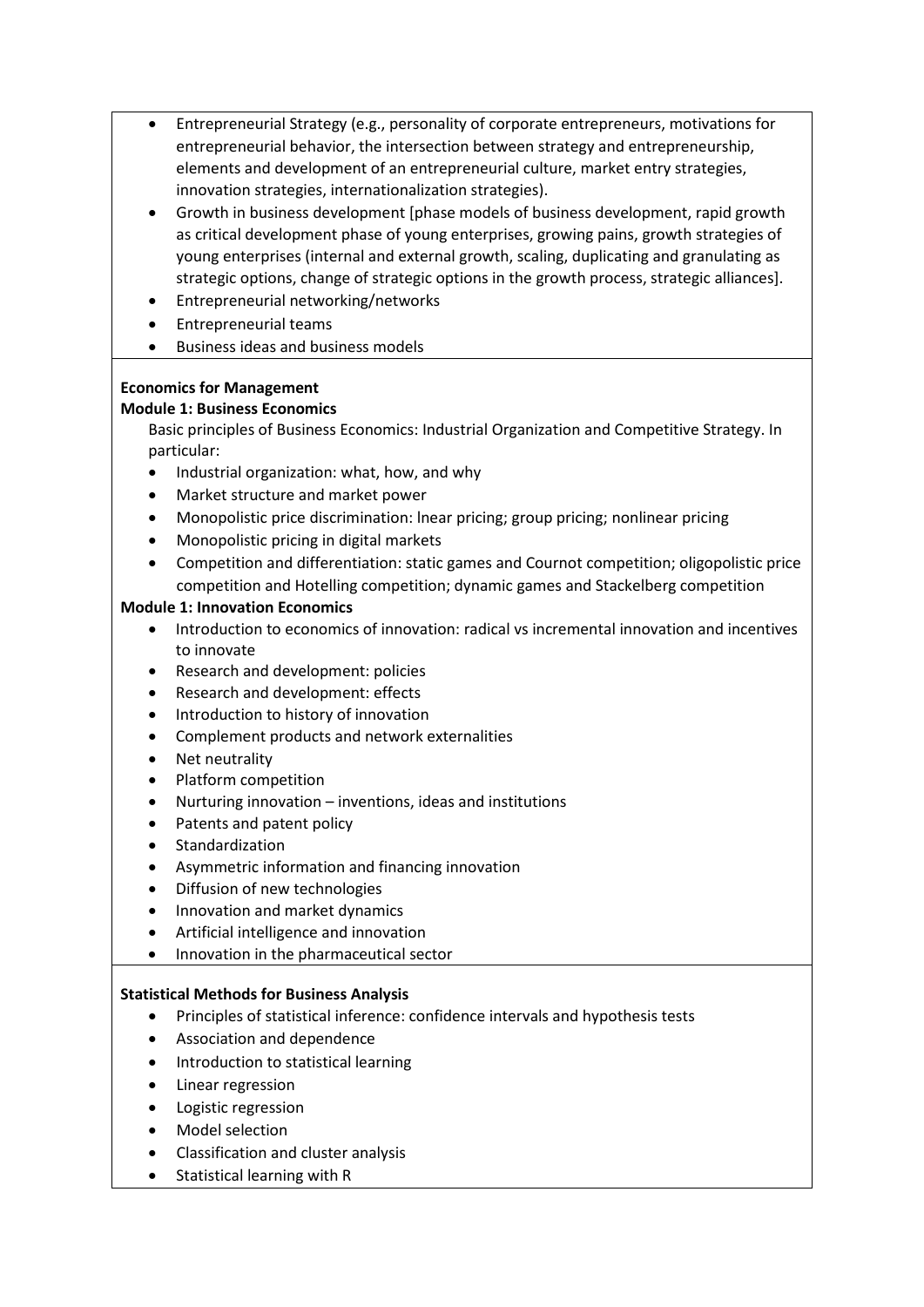### **Research Coaching LAB**

- A. Conducting research and writing a thesis;
- B. Writing a literature review;
- C. Choosing among alternative research methodologies.

In Module C, quantitative (survey data collection, use of databases, and data analysis) and qualitative research methods are presented.

### **Network Thinking and Agent-based modeling**

- **Introduction to complex adaptive systems**
- **Introduction to networks and network analysis**
- **Networks descriptors, topologies, configurations**
- **Systems and agent-based modelling**

# **Entrepreneurial Finance and Venture Capital**

- Sources of financing
- Financial Planning
- Firm valuation (DCF and comparable firms, VC method)
- Capital Structure
- Private equity and venture capital market
- Crowd financing,
- Token financing / ICOs, SPACs, IPOs,
- Financing for business plans/Budgeting forecast

### **Project management**

- Planning and Scheduling Strategies
- Interdependencies and Coordination tools
- Pricing and Estimating Tools
- Cost Control
- Project life cycle
- Theory of constraints in project management
- Negotiation Techniques
- Risk Management
- Performance Measurement and Metrics

### **Social Entrepreneurship**

- Distinctive traits of social enterprises
- Social business models
- Social impact
- Launch, management, and grow of social enterprises
- Social problem validation

### **Innovation Management**

- Foundations of strategic management and technological innovation
- Organizational creativity, organizational knowledge and innovation
- Innovation and industry competitiveness
- Innovation and entrepreneurship in different industries
- Types of innovation; S-curve technology
- Standards, modularity, platforms and ecosystems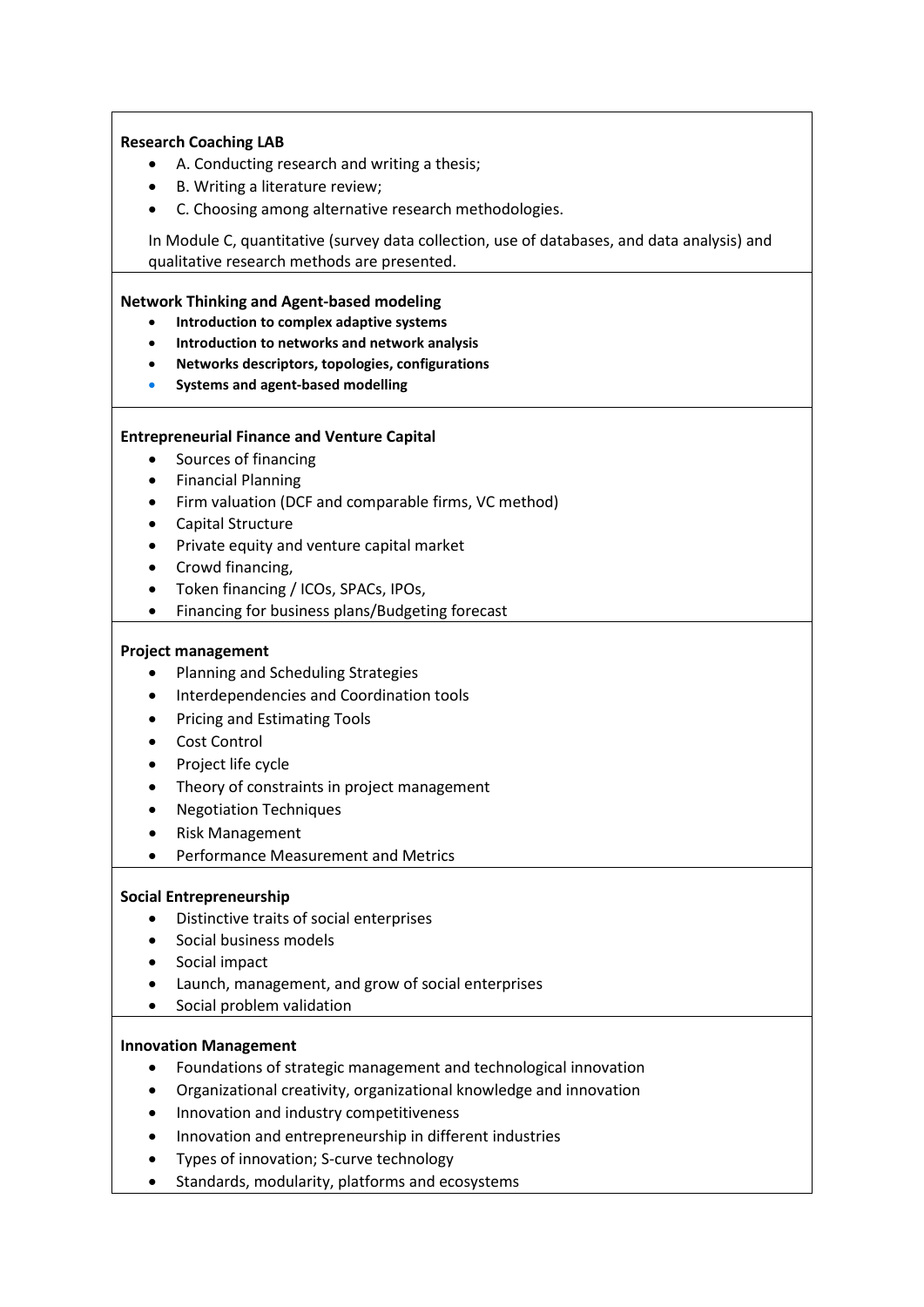- Open innovation and collaboration strategies (e.g., innovation across the boundary of the firm, open business models, proprietary technologies vs. shared standards)
- User innovation (e.g., crowdsourcing, crowdfunding).

# **Service design**

- Service Design Definitions
- Human-Centered Design
- Double Diamond design process model
- Design Thinking
- Interaction Design
- User Experience Design
- Co-design
- Methods and Application
- **Personas**
- Customer Journey Map
- Touchpoints, Scenarios, Stakeholder Map, Value Proposition Canvas,
- User Research, Visualization, Ideation, Prototyping,
- Implementation and Testing.

# **Marketing B2B and Sales Management**

- Significance of B2B Marketing
- Organizational Buying Behavior
- Inter-Organizational Relationships
- Marketing Channels & Supply Chains
- Industrial Networks
- B2B Marketing Planning & Analysis
- B2B Strategies & Implementation
- Business Products
- Business Services
- Value & Pricing
- Marketing Communication
- Personal Selling & Sales Management

# **Family Business Management**

- Introduction to family enterprises: resources and organizational goals
- Conceptual models, types and heterogeneity of family enterprises
- Managing leadership succession in family enterprises
- Innovation and technology management in family enterprises
- Managing agency and trust relationships in the family enterprise
- Professionalization, growth and family business governance
- Noneconomic goals and performance in family enterprises
- Managing family firms' stakeholders for longevity
- Guest lectures from family business leaders, consultants and experts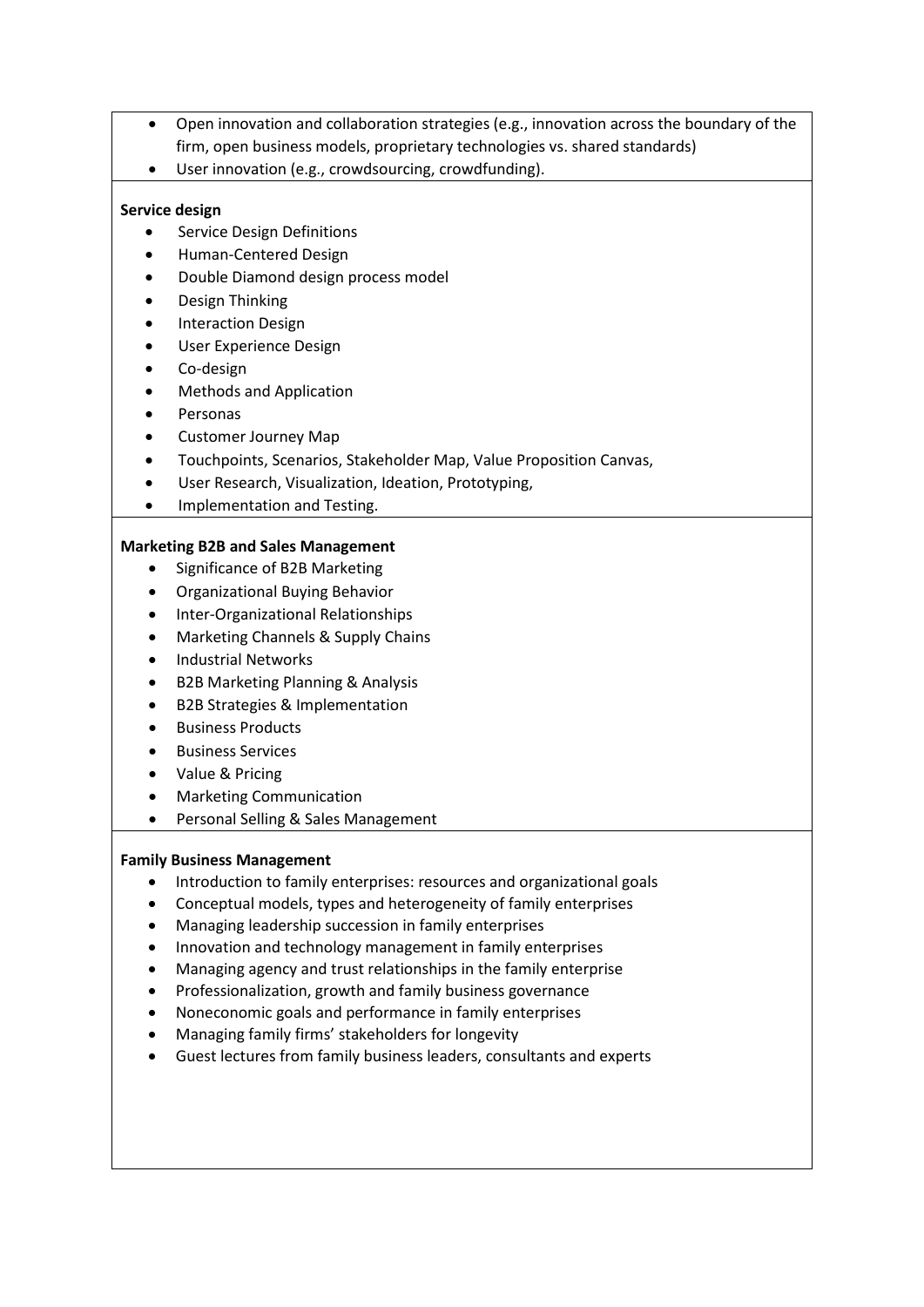# **SECOND YEAR**

### **Startups Law and Industrial Law**

- Unfair competition
- Antitrust
- **Copyrights**
- Intellectual property
- Startups
- Entrepreneurial finance
- Banking and financial contracts

#### **Entrepreneurial Marketing**

- Marketing for entrepreneurship
- Marketing of new products
- Demand Forecasting
- Product and positioning
- Entrepreneurial Pricing strategy
- Entrepreneurial Distribution strategy
- Entrepreneurial Communication strategy
- Managing the relationship with customers
- Setting the startup up

### **Market Research**

- Introduction to market research
- The process of market research
- Research design
- Qualitative and quantitative market research
- Problem formulation
- Research question
- Methods of sampling
- Quantitative & qualitative methods of market research
- Data analysis
- Presenting results of market research

### **People Management**

- Psychologically-informed theories of individual behaviour in organisations and how these underpin the management of people, covering topics such as motivation, personality, perception and learning
- Social aspects of the organisation, particularly theories of teamwork, group dynamics and organisational culture, and how these impact on managing people in organisations
- The role and activities of managers in overseeing the organisation, drawing upon theories of leadership, power and politics
- Motivating team members and stakeholders engagement
- Developing emotional intelligence and knowing how to use it within your team
- Performance management, monitoring performance and feedback
- Managing change within your team
- Negotiation skills for reaching agreed positions